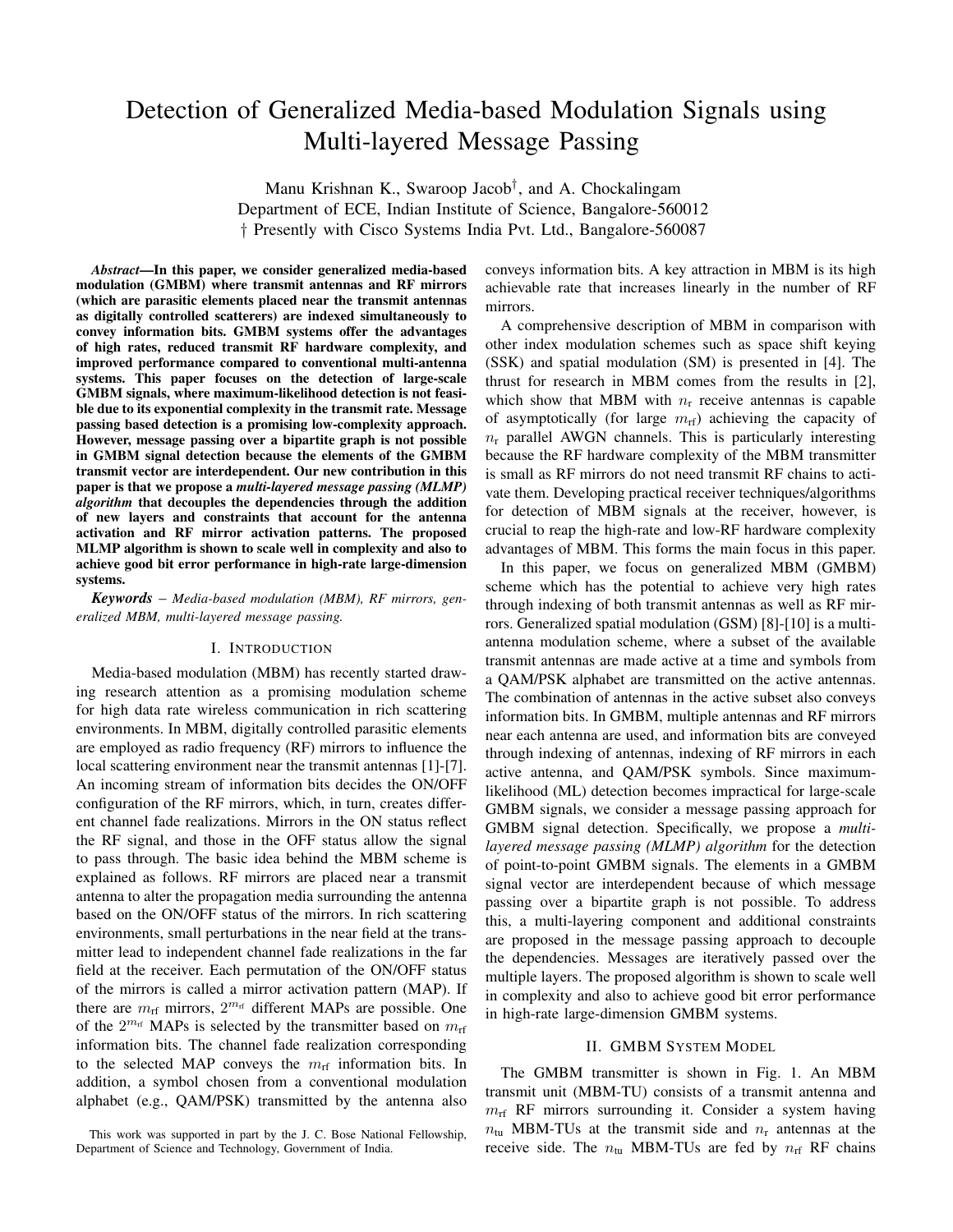$(1 \le n_{\rm rf} \le n_{\rm tu})$  through an  $n_{\rm rf} \times n_{\rm tu}$  RF switch. Out of the  $n_{\rm tu}$ MBM-TUs,  $n_{\text{rf}}$  MBM-TUs are activated at a time. So there are  $\binom{n_{\text{tu}}}{n_{\text{rf}}}$  possible combinations of active MBM-TUs. Each combination is called a MBM-TU activation pattern (MTAP). Out of the  $\binom{n_{\rm{u}}}{n_{\rm{rf}}}$  MTAPs,  $2^{\lfloor \log_2 \binom{n_{\rm{u}}}{n_{\rm{rf}}} \rfloor}$  MTAPs are used for signaling which conveys  $\lfloor \log_2 {n_w \choose n_{\rm rf}} \rfloor$  bits through indexing of MBM-TUs. There are  $m_{\text{rf}}$  RF mirrors that can be controlled in each of the active MBM-TU. The ON/OFF status of each mirror is controlled by one information bit. Each permutation of the ON/OFF status of the  $m_{\text{rf}}$  mirrors in an active MBM-TU is called a mirror activation pattern (MAP); note that  $N_{\rm m} = 2^{m_{\rm rf}}$  MAPs are possible in an active MBM-TU. Thus,  $n_{\rm rf}m_{\rm rf}$  bits are conveyed through indexing of mirrors. Also, each active MBM-TU transmits an M-ary QAM/PSK symbol conveying  $\log_2 M$  bits. Thus, the transmission rate is

$$
\eta = \lfloor \log_2 \binom{n_{\rm tu}}{n_{\rm rf}} \rfloor + n_{\rm rf} m_{\rm rf} + n_{\rm rf} \log_2 |A| \quad \text{bpcu.} \tag{1}
$$

#### *A. MBM channel alphabet*

Let  $\mathbf{h}_l^k$  denote the  $n_r \times 1$  channel vector at the receiver corresponding to the  $k$ th MAP of the  $l$ th MBM-TU, where  $\mathbf{h}_l^k = [h_{1,l}^k, h_{2,l}^k, \cdots, h_{n_r,l}^k]^T$ ,  $h_{j,l}^k \sim \mathcal{CN}(0,1)$  being the channel fade seen by the  $j$ th receive antenna when the kth MAP of the *l*th MBM-TU is active,  $j = 1, \dots, n_r$ ,  $l = 1, \dots, n_{\text{tu}}, k = 1, \dots, N_{\text{m}}$ , and  $N_{\text{m}} \triangleq 2^{m_{\text{rf}}}$ . The set of the vectors  $\mathbb{H}_l = {\{\mathbf{h}_l^1, \mathbf{h}_l^2, \cdots, \mathbf{h}_l^{N_m}\}}$  is the channel alphabet corresponding to the lth MBM-TU at the receiver. Thus,  $\mathbb{H} = [\mathbb{H}_1, \mathbb{H}_2, \cdots, \mathbb{H}_{n_{\text{tu}}}]$  is the channel alphabet of the system.

## *B. GMBM signal set*

Let the set of MTAPs used be for signalling be denoted by  $\mathbb{S}_a$ . Different combinations of  $\lfloor \log_2 \binom{n_{\text{tu}}}{n_{\text{rt}}} \rfloor$  bits are mapped to unique patterns in  $\mathbb{S}_a$ . Let  $\mathbb{S}_{\text{gsm}}$  denote the GSM signal set consisting of  $n_{\text{tu}} \times 1$  GSM signal vectors [9]:

$$
\mathbb{S}_{\text{gsm}} = \{ \mathbf{s} : s_i \in \mathbb{A} \cup \{0\}, ||\mathbf{s}||_0 = n_{\text{rf}}, \mathcal{I}(\mathbf{s}) \in \mathbb{S}_a \}, \quad (2)
$$

where  $A$  is the M-ary QAM/PSK alphabet,  $s_i$  is the *i*th element of s,  $i = 1, 2, \dots, n_{\text{tu}}$ ,  $||\mathbf{s}||_0$  is the  $l_0$ -norm of the GSM signal vector s, and  $\mathcal{I}(s)$  gives the MTAP corresponding to s. Now, the GMBM signal set is defined as

$$
\mathbb{S}_{\text{gmbm}} = \{ \mathbf{x} = [\mathbf{x}_1^T \mathbf{x}_2^T \cdots \mathbf{x}_{n_{\text{tu}}}^T]^T : \mathbf{x}_i = s_i \mathbf{e}_{l_i}
$$
  

$$
l_i \in \{1, \cdots, N_{\text{m}}\}; \mathbf{s} = [s_1 s_2 \cdots s_{n_{\text{tu}}}]^T \in \mathbb{S}_{\text{gsm}}\},\qquad(3)
$$

where  $\mathbf{e}_{l_i}$  is an  $N_m \times 1$  vector whose  $l_i$ th coordinate is 1 and all other coordinates are zeros.

## *C. Received GMBM signal*

Let  $\mathbf{H}_i = \{\mathbf{h}_i^1, \mathbf{h}_i^2, \cdots, \mathbf{h}_i^{N_{\text{m}}}\}\$  denote the channel matrix corresponding to the ith MBM-TU. The received vector y is given by

$$
\mathbf{y} = \sum_{i=0}^{n_{\text{tu}}} s_i \mathbf{H}_i \mathbf{e}_{l_i} + \mathbf{n}, \tag{4}
$$

where  $\mathbf{n} \sim \mathcal{CN}(0, \sigma^2 \mathbf{I}_{n_r})$  is the AWGN noise vector. Defining  $H = [H_1H_2 \cdots H_{n_{\text{tu}}}]$ , we can write (4) as

$$
y = Hx + n.\t\t(5)
$$



Fig. 1. GMBM transmitter model.

Now, the ML detection rule is given by

$$
\hat{\mathbf{x}} = \underset{\mathbf{x} \in \mathbb{S}_{\text{gmbm}}}{\operatorname{argmin}} \|\mathbf{y} - \mathbf{H}\mathbf{x}\|^2, \tag{6}
$$

which has exponential complexity. We propose a message passing based low-complexity detection algorithm in the next section.

## III. DETECTION USING MULTI-LAYERED MESSAGE PASSING

The elements of the GMBM transmit vector are interdependent due to indexing the MBM-TUs and the RF mirrors. We decouple the elements by introducing two new layers to account for the MAP and the MTAP. Mapping of information bits to MTAPs is done using combinadics [10]. The maximum aposteriori probability (APP) decision rule for GMBM signal detection is given by

$$
\hat{\mathbf{x}} = \underset{\mathbf{x} \in \mathbb{S}_{\text{gmbm}}}{\operatorname{argmax}} p(\mathbf{x}|\mathbf{y}),\tag{7}
$$

where  $p(x|y)$  can be written as

$$
p(\mathbf{x}, \mathbf{m}, \mathbf{a} | \mathbf{y}) \propto p(\mathbf{y} | \mathbf{x}, \mathbf{m}, \mathbf{a}) p(\mathbf{x}, \mathbf{m}, \mathbf{a})
$$
  
\n
$$
= p(\mathbf{y} | \mathbf{x}) p(\mathbf{x} | \mathbf{m}) p(\mathbf{m} | \mathbf{a}) p(\mathbf{a})
$$
  
\n
$$
= \{\prod_{j=1}^{n_r} p(\mathbf{y}_j | \mathbf{x}) \prod_{k=1}^{n_{\text{tu}} N_m} p(x_k | m_k) \prod_{i=1}^{n_{\text{tu}}} \prod_{l=(i-1)N_m+1}^{iN_m} p(m_l | a_i) \} p(\mathbf{a}).
$$
\n(8)

In (8),  $\mathbf{m} = [m_1, m_2, \cdots, m_{n_{\text{tu}}N_{\text{m}}}]$  and  $\mathbf{a} = [a_1, a_2, \cdots, a_{n_{\text{tu}}}]$ account for the MAPs and the MTAP, respectively. Thus, by introducing the m and a layers, we have decoupled the elements of the transmit vector x. In view of (8), we model the GMBM system as a graph illustrated in Fig. 2, with the following six types of nodes:

- $n_r$  observation nodes corresponding to elements of y.
- $n_{\text{tu}}N_{\text{m}}$  variable nodes corresponding to elements of x.
- $n_{\text{tu}}N_{\text{m}}$  MAP indicator nodes  $m_i$ ,  $1 \le i \le n_{\text{tu}}N_{\text{m}}$ .
- $n_{\text{tu}}$  MAP constraint nodes  $M_i$ ,  $1 \le i \le n_{\text{tu}}$ .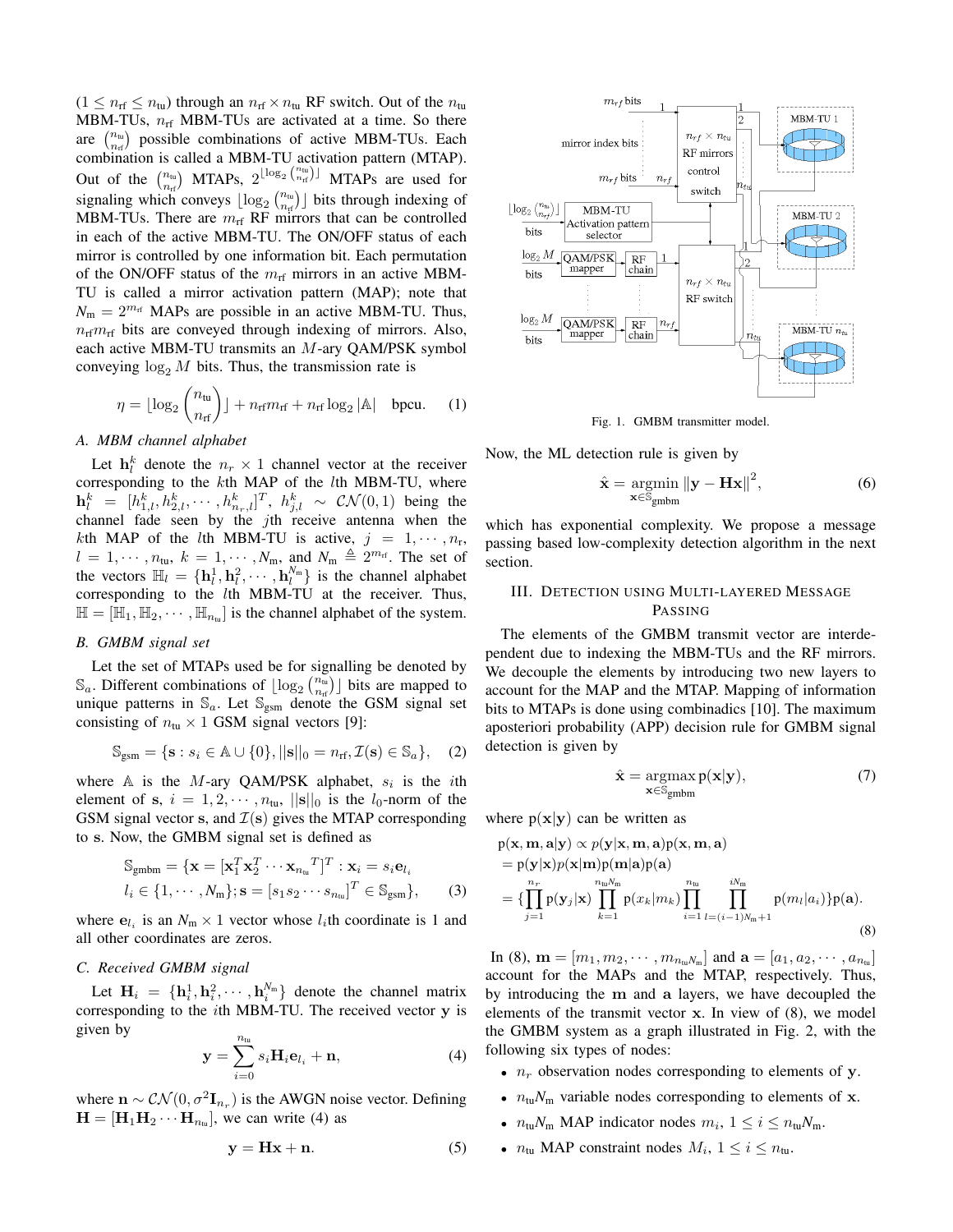

Fig. 2. Graphical model and the messages passed in the proposed MLMP detector.

- $n_{\text{tu}}$  MTAP indicator nodes  $a_i$ ,  $1 \le i \le n_{\text{tu}}$ .
- a MTAP constraint node  $G$ .

Note that the MAP indicator  $m_k = 1$  when  $x_k = x \in A$ and 0 otherwise. The MTAP indicator  $a_i = 1$  when the MAP constraint  $M_i$  is active, i.e.,  $\sum_{l=(i-1)N_m}^{iN_m} m_l = 1$ . The MTAP constraint G is  $\sum_{i=1}^{n_{\text{tu}}} a_i = n_{\text{rf}}$ .

We use a Gaussian approximation of the interference terms to construct the messages, and iteratively pass these messages on the graph to obtain approximate marginal probabilities of the transmitted symbols. As seen in Fig. 2, three layers of message passing are involved as explained below.

From (5), we have

$$
y_j = h_{jk}x_k + \underbrace{\sum_{\substack{l=1 \ l \neq k}}^{n_{\text{tu}}N_{\text{m}}}} h_{jl}x_l + n_j,
$$
\n
$$
(9)
$$

where  $j = 1, \dots, n_r$  and  $k = 1, \dots, n_{tu}N_m$ . We approximate  $g_{jk}$  in (9) as Gaussian with mean  $\mu_{jk}$  and variance  $\sigma_{jk}^2$ , given by

$$
\mu_{jk} = \sum_{\substack{l=1\\l \neq k}}^{n_{\text{tu}} N_{\text{m}}} h_{jl} \sum_{x \in \mathbb{A} \cup 0} x p_{lj}(x), \tag{10}
$$

.

$$
\sigma_{jk}^2 = \sum_{\substack{l=1\\l \neq k}}^{n_{\text{tu}} N_{\text{m}}} |h_{jl}|^2 \left( \sum_{x \in \text{Alo}} |x|^2 p_{lj}(x) - \left( |\sum_{x \in \text{Alo}} x p_{lj}(x)| \right)^2 \right) + \sigma^2.
$$
\n(11)

*Layer 1*: The message  $v_{jk}$  is the probability estimate of the element  $x_k$  passed from observation node  $y_j$  to variable node  $x_k$ , given by

$$
v_{jk}(x) \triangleq \Pr(x_k = x | y_j) \approx \frac{1}{\pi \sigma_{jk}^2} \exp\left(\frac{-|y_j - \mu_{jk} - h_{jk}x|^2}{\sigma_{jk}^2}\right)
$$
\n(12)

Likewise, the message  $p_{kj}$  is the APP estimate of the element of x passed from variable node  $x_k$  to observation node  $y_j$ , given by

$$
p_{kj}(x) \triangleq \Pr(x_k = x | \mathbf{y}_{\setminus j}) \approx \prod_{\substack{l=1 \\ l \neq j}}^{n_r} \Pr(x_k = x | y_k) \propto u_k(x^{\odot}) \prod_{\substack{l=1 \\ l \neq j}}^{n_r} v_{lk}(x),
$$

where  $\mathbf{y}_{\setminus j}$  is the set of observation nodes excluding  $y_j$ , and

$$
x^{\odot} = \begin{cases} 0 & x = 0 \\ 1 & x \in \mathbb{A}. \end{cases}
$$

*Layer 2:* The message  $q_k$  is the APP of  $m_k$ , passed from variable node  $x_k$  to MAP indicator node  $m_k$ , given by

$$
q_k(b) \triangleq Pr(m_k = b|\mathbf{x})
$$
  
\n
$$
\approx \begin{cases} \sum_{x \in \mathbb{A}} \prod_{l=1}^{n_r} Pr(x_k = x|y_l), & \text{if } b = 1\\ \prod_{l=1}^{n_r} Pr(x_k = 0|y_l), & \text{if } b = 1 \end{cases}
$$
  
\n
$$
\propto \begin{cases} \sum_{x \in \mathbb{A}} \prod_{l=1}^{n_r} v_{lk}(x), & \text{if } b = 1\\ \prod_{l=1}^{n_r} v_{lk}(0), & \text{if } b = 1. \end{cases}
$$
(14)

Similarly,  $u_k$  is the message from MAP indicator node  $m_k$ to variable node  $x_k$  after processing the MAP constraints  $M_i$ , given by

$$
u_k(b) \triangleq \Pr(m_k = b | \mathbf{x}_{\setminus k}^i)
$$
  
\n
$$
\propto \begin{cases}\n\Pr\left(\sum_{\substack{l=(i-1)N_{\rm m}+1 \\ l\neq k}}^i m_l = 0 | \mathbf{m}_{\setminus k}^i\right), & \text{if } b=1 \\
\Pr\left(\sum_{\substack{l=(i-1)N_{\rm m}+1 \\ l\neq k}}^i m_l = 1 | \mathbf{m}_{\setminus k}^i\right), & \text{if } b=0 \\
\approx \begin{cases}\n\phi_k(0), & \text{if } b=1 \\
\phi_k(1), & \text{if } b=0,\n\end{cases}\n\end{cases}
$$
\n(15)

where  $\mathbf{x}^i = [x_{(i-1)N_m+1}, x_{(i-1)N_m+2}, \cdots, x_{iN_m}], \mathbf{x}_{\setminus k}^i$  denotes  $\mathbf{x}^i$  excluding  $x_k$  for  $k \in [(i-1)N_m+1, (i-1)N_m+2, \cdots, iN_m]$ ,  $i = 1, 2, \dots, n_{\text{tu}}$ , and  $\phi_k$  is the APP estimate of  $m_k$  which involves the summation of  $N_m - 1$  random variables. It is evaluated as  $\phi_k = \bigcircledast_{\substack{l=(i-1)N_{\text{m}}-1 \ l \neq k}}^{iN_{\text{m}}} z_i(1) \mathbf{q}_l$ , where  $\circledast$  is the convolution operator,  $\mathbf{q}_l = [q_l(0) \ q_l(1)]$ , and  $z_i(1)$  is the APP of ith MBM-TU being active after processing the MTAP constraint.

*Layer 3:* The message  $w_i$  is the APP estimate of MTAP indicator  $a_i$  from MAP constraint node  $M_i$ , given by

$$
w_i(b) = \Pr(a_i = b | \mathbf{m}^i)
$$
  
= 
$$
\begin{cases} \sum_{l = (i-1)N_m+1}^{iN_m} q_l(1) \prod_{\substack{r = (i-1)N_m+1\\r \neq l}}^{iN_m} q_r(0), & \text{if } b = 1\\ \prod_{l = (i-1)N_m+1}^{iN_m} q_l(0), & \text{if } b = 0. \end{cases}
$$
(16)

The message  $z_i$  is the probability estimate of MTAP indicator  $a_i$  passed from node  $a_i$  to the MAP constraint node  $M_i$  after processing the MTAP constraint  $G$ , given by

$$
z_i(b) = \Pr(a_i = b | \mathbf{a}_{\setminus i})
$$
  
\n
$$
= \begin{cases}\n\Pr\left(\sum_{l=1}^{n_t} a_l = n_{\text{rf}} - 1 | \mathbf{a}_{\setminus i}\right), & \text{if } b = 1 \\
\Pr\left(\sum_{l=1}^{n_t} a_l = n_{\text{rf}} | \mathbf{a}_{\setminus i}\right), & \text{if } b = 0 \\
\Pr\left(\sum_{l=1}^{n_t} a_l = n_{\text{rf}} | \mathbf{a}_{\setminus i}\right), & \text{if } b = 0\n\end{cases}
$$
  
\n
$$
\approx \begin{cases}\n\psi_i(n_{\text{rf}} - 1), & \text{if } b = 1 \\
\psi_i(n_{\text{rf}}), & \text{if } b = 0,\n\end{cases}
$$
\n(17)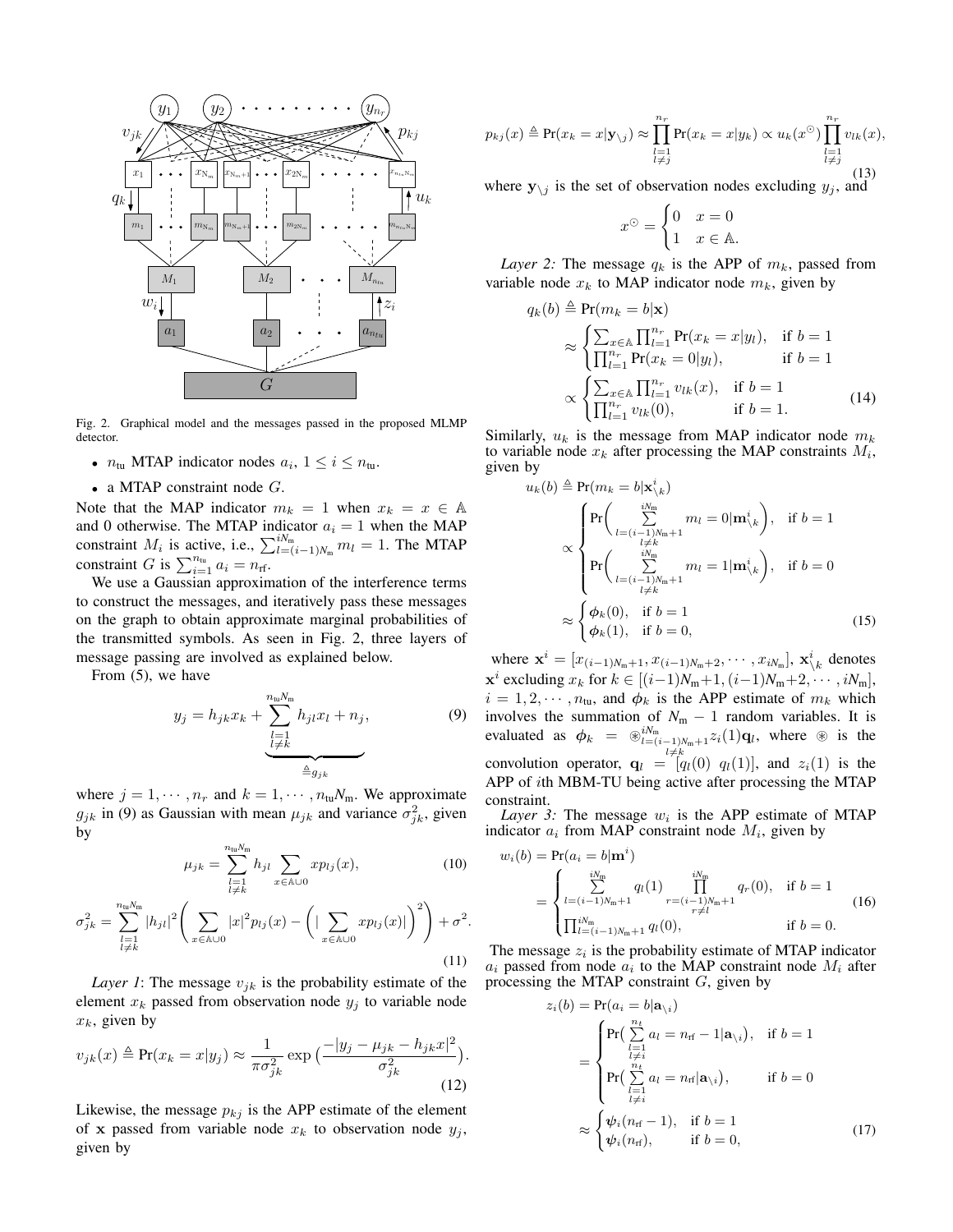where  $\psi_i = \bigcircledast_{\substack{l=1 \ l \neq i}}^{\frac{n_{\text{tu}}}{n_{\text{tu}}}} \mathbf{w}_l$  and  $\mathbf{w}_l = [w_l(0) \ w_l(1)].$ 

The message passing algorithm is summarized as follows:

- 1) Initialize  $p_{kj}(x) = \frac{1}{|\mathbb{A} \cup \mathbb{O}|}, q_k(1) = \frac{1}{N_m}, q_k(0) = 1 \frac{1}{N_m}$  $z_i(1) = \frac{n_{\text{rf}}}{n_t}, z_i(0) = 1 - \frac{n_{\text{rf}}}{n_t} \,\forall x, i, j, k$
- 2) Compute  $v_{jk}(x)$ ,  $\forall x, j, k$ .
- 3) Compute  $u_k(b)$ ,  $\forall b, k$ .
- 4) Compute  $p_{kj}(x)$ ,  $\forall x, j, k$ .
- 5) Compute  $q_k(b)$ ,  $\forall b, k$ .
- 6) Compute  $w_i(b)$ ,  $\forall b, i$ .
- 7) Compute  $z_i(b)$ ,  $\forall b, i$ .

Damping of the messages  $p_{kj}(x)$  and  $q_k(b)$  is done with a damping factor  $\Delta \in (0,1)$  to improve convergence [11]. After completing sufficient number of iterations for convergence of the messages, we get the APP estimate of each element of the transmit vector x as

$$
\Pr(x_k = x) = \frac{1}{C} u_k(x^{\odot}) \prod_{l=1}^{n_r} v_{lk}(x), \forall x \in \mathbb{A} \cup 0,
$$
 (18)

where  $C$  is a normalizing constant. Now, demapping is done as follows.

- 1) From  $z_1(1), z_2(1), \cdots, z_{n_{\text{tu}}}(1)$ , find  $n_{\text{rf}}$  leading values. The index set of the leading values will give the index of the active MBM-TUs (i.e., the MTAP). Thus,  $\lfloor \log_2 \binom{n_{\text{tu}}}{n_{\text{rf}}} \rfloor$  bits of information are demapped.
- 2) Let  $[l_1, l_2, \cdots, l_{n_{\text{rf}}}]$  be the index set of active MBM-TUs. Consider the MBM-TU  $n_{l_1}$ . Find  $(\hat{r}, \hat{x}_{l_1})$  =  $\arg \max_{x,x} \Pr(x_r = x)$ , where  $r \in [(l_1 - 1)N_m + 1, (l_1 1)N_m + 2, \cdots, l_1N_m$  and  $x \in \mathbb{A} \cup 0$ .  $\hat{r}$  gives the index of the active mirrors, giving the corresponding  $m_{\text{rf}}$  bits.  $\hat{x}_{l_1}$  is the detected symbol which gives  $\log_2|\mathbb{A}|$  bits. This procedure is repeated for all the active MBM-TUs and the respective mirror index bits and symbols are demapped.

*Computational complexity:* The ML detection in (6) has exponential complexity. In the MLMP algorithm, equations (12), (15) and (17) have computational complexities of the order of  $O(n_r n_{tu} N_m |A|)$ ,  $O(n_{tu}(N_m^2 + N_m))$  and  $O(n_{tu}^2 + n_{tu})$ respectively, per iteration. For  $n_r > n_{tu}$  and  $n_r > N_m$ ,  $O(n_r n_{tu}N_m|\mathbb{A}|)$  dominates over the other terms and is hence the order of complexity of the algorithm. This is significantly lower compared to that of ML and scales well for large-scale GMBM signal detection as illustrated in Fig. 3. Figure 3 shows the computational complexity in number of real operations as a function of (a)  $m_{\text{rf}}$  for  $n_{\text{tu}} = 4$ , 16 with  $n_{\text{rf}} = 4$ , 4-QAM, and  $n_r = 64$  and (b)  $n_{tu}$  for  $m_{rf} = 2$ , 4 with  $n_{rf} = 4$ , 4-QAM, and  $n_r = 64$ . The illustration strengthens the fact that MLMP detection is computaionally more efficient than ML detection.

### IV. RESULTS AND DISCUSSIONS

In this section, we present the simulated BER performance of the proposed MLMP algorithm. The number of iterations and damping factor used in the MLMP algorithm are 10 and 0.3, respectively. First, in Fig. 4, we present the BER performance of the proposed MLMP detection with that of ML detection in a GMBM system with the $m_{\text{rf}} = 2$ ,  $n_{\text{r}} = 16$ ,



Fig. 3. Computational complexity of ML and MLMP detection algorithms in number of real operations as a function of (a)  $m_{\text{rf}}$  for  $n_{\text{tu}} = 4$ , 16 with  $n_{\text{rf}} = 4$ , 4-QAM, and  $n_{\text{r}} = 64$  (b)  $n_{\text{tu}}$  for  $m_{\text{rf}} = 2$ , 4 with  $n_{\text{rf}} = 4$ , 4-QAM, and  $n_r = 64$ .

4-QAM, and 10 bpcu. The performance achieved by MMSE detection is also shown for comparison. It can be seen that the MLMP algorithm achieves a BER of  $10^{-5}$  at an SNR which is only about 2 dB more compared to ML performance. This is indeed a very good performance for a suboptimal algorithm with polynomial complexity. Note that the performance of MMSE detection is significantly poorer compared to that of the proposed MLMP algorithm.

Having illustrated the nearness of the MLMP performance to ML performance in a moderate-dimension system in Fig. 4 (dimension of x vector in this case is  $n_{\text{tu}}2^{m_{\text{rf}}} = 4 \times 2^2 = 16$ ), we next illustrate the MLMP performance in large-dimension systems in which ML detection is complexity-wise prohibitive. Hence, only MMSE detection performance is shown for comparison. Figure 5 shows the BER performance of a GMBM system with  $n_{\text{tu}} = 8$ ,  $n_{rf} = 4$ ,  $n_{\text{r}} = 48$ ,  $m_{\text{rf}} = 4$ , 4-QAM, and 30 bpcu. Note that rate is high (30 bpcu) and the dimension of the x vector in this case is large ( $n_{\text{tu}}2^{m_{\text{rf}}} = 8 \times 2^4 = 128$ ). ML detection is clearly prohibitive for this system size. From Fig. 5, we can see that while the proposed MLMP and MMSE are comparable in complexity, performance-wise MLMP detection is far superior compared to MMSE detection.

Next, Fig. 6 shows the effect of increasing the rate on the performance of MLMP detection. The parameters considered in Fig. 6 are  $n_{\text{tu}} = 16$ ,  $n_{\text{rf}} = 8$ ,  $m_{\text{rf}} = 2$ , and 4-QAM, resulting in a rate of 45 bpcu. The dimension of the x vector in this case is 64 ( $n_{\text{tu}}2^{m_{\text{rf}}} = 16 \times 2^2 = 64$ ). Even in this higher rate system, MLMP performs very well and achieves a significantly better performance compared to MMSE performance.

Finally, we illustrate the effect of varying the number of receive antennas  $n_r$ . In Fig. 7, we plot the the SNR required to achieve a target BER of  $10^{-3}$  as a function  $n_r$  for the GMBM systems considered previously. The parameters of the two considered systems were: (i) system 1 with  $n_{\text{tu}} = 8$ ,  $n_{\text{rf}} =$ 4,  $m_{\text{rf}} = 4$ , 4-QAM, 30 bpcu and (ii) system 2 with  $n_{\text{tu}} =$ 16,  $n_{\text{rf}} = 8$ ,  $m_{\text{rf}} = 2$ , 4-QAM, 45 bpcu. As expected, in both the systems, the SNR required to achieve the target BER diminishes as  $n_r$  increases. For example, in system 2, with